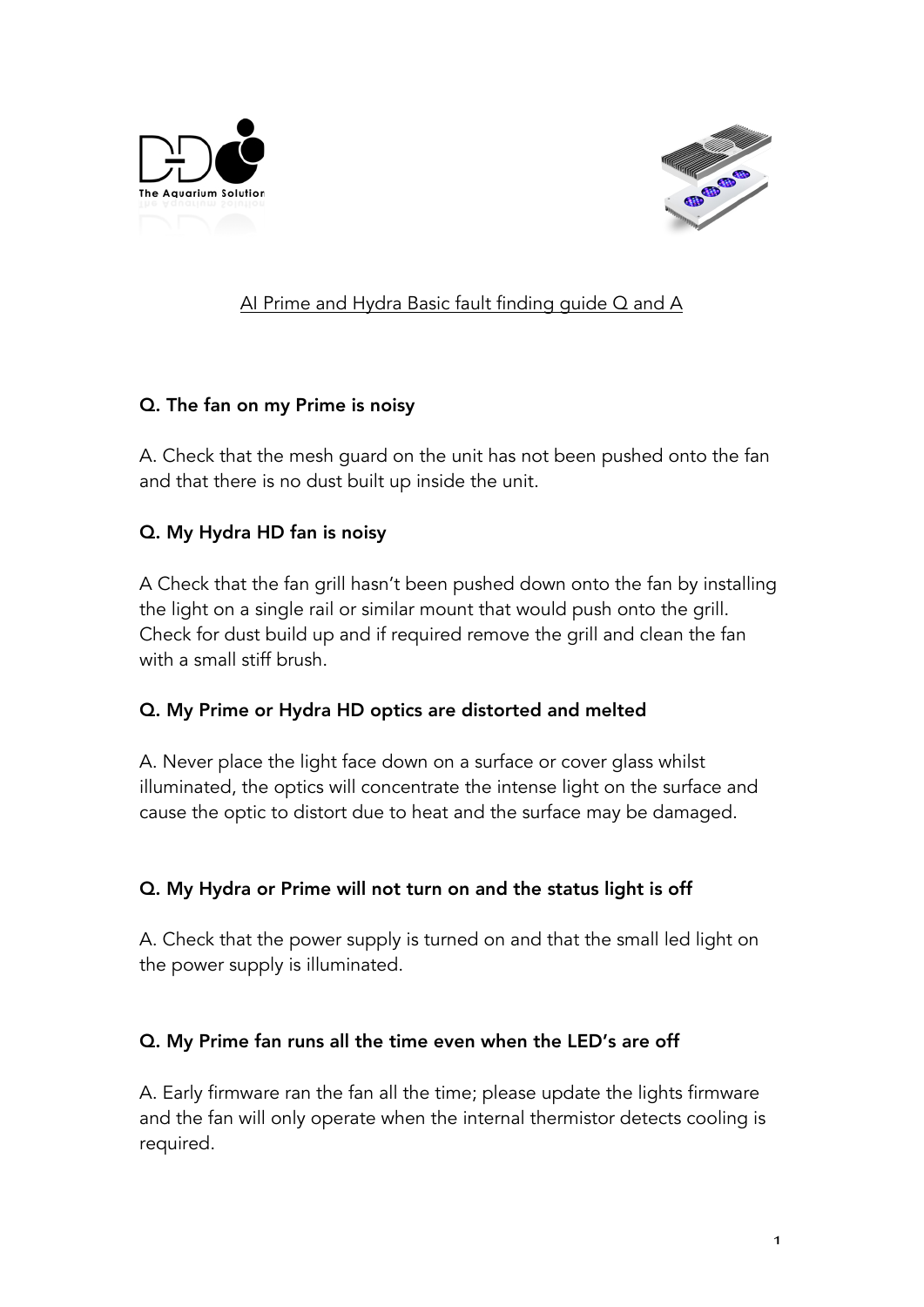### Q. There is a buzz noise from my Prime when I adjust the channels.

A. The Prime controls current by PWM dimming technology and as such the dimmers will make a slight buzz when adjusted between 1-99%, this is normal.

# Q. When trying to update my Prime or Hydra HD the file download is very slow. The lights also react very slow when controlled manually and sometimes go offline.

A. Your router is too far away from the lights or there is noise on the wireless channel. Move the router closer to the lights or use a Wi-Fi booster point and try changing the routers Wi-Fi channel to 3-6-9 or 11. Install the lights 1-4 meters from a router (line of sight)

## Q I cannot find my Prime or Hydra HD on my Wi-Fi when trying to connect for the first time set up.

A. Make sure the light is in discovery mode and is transmitting its SSID. The status light on the side of the light should flash blue/green. If it doesn't hold the button down on the light until it flashes green rapidly (network reset). Allow it to boot and flash blue/green and then try to find the light again.

#### Q. I have set up my light incorrectly and I want to start again.

A. From your App delete the light by swiping it to the left from the device list. Then hold the button down on the light until the led flashes red rapidly to totally reset the light. Now set the light up again as per our associated instruction sheet.

# Q. My Prime or Hydra HD turns off periodically and the status light flashes red, after a while it restarts.

A. This indicates a thermal overheat condition. Check that the fan hasn't been trapped or damaged and that the light isn't placed inside a hood with poor ventilation or an area that has high ambient temperature. The heat sink needs to blow off heat, if in a hood or unventilated space the heat will build and the fan will only recirculate hot air.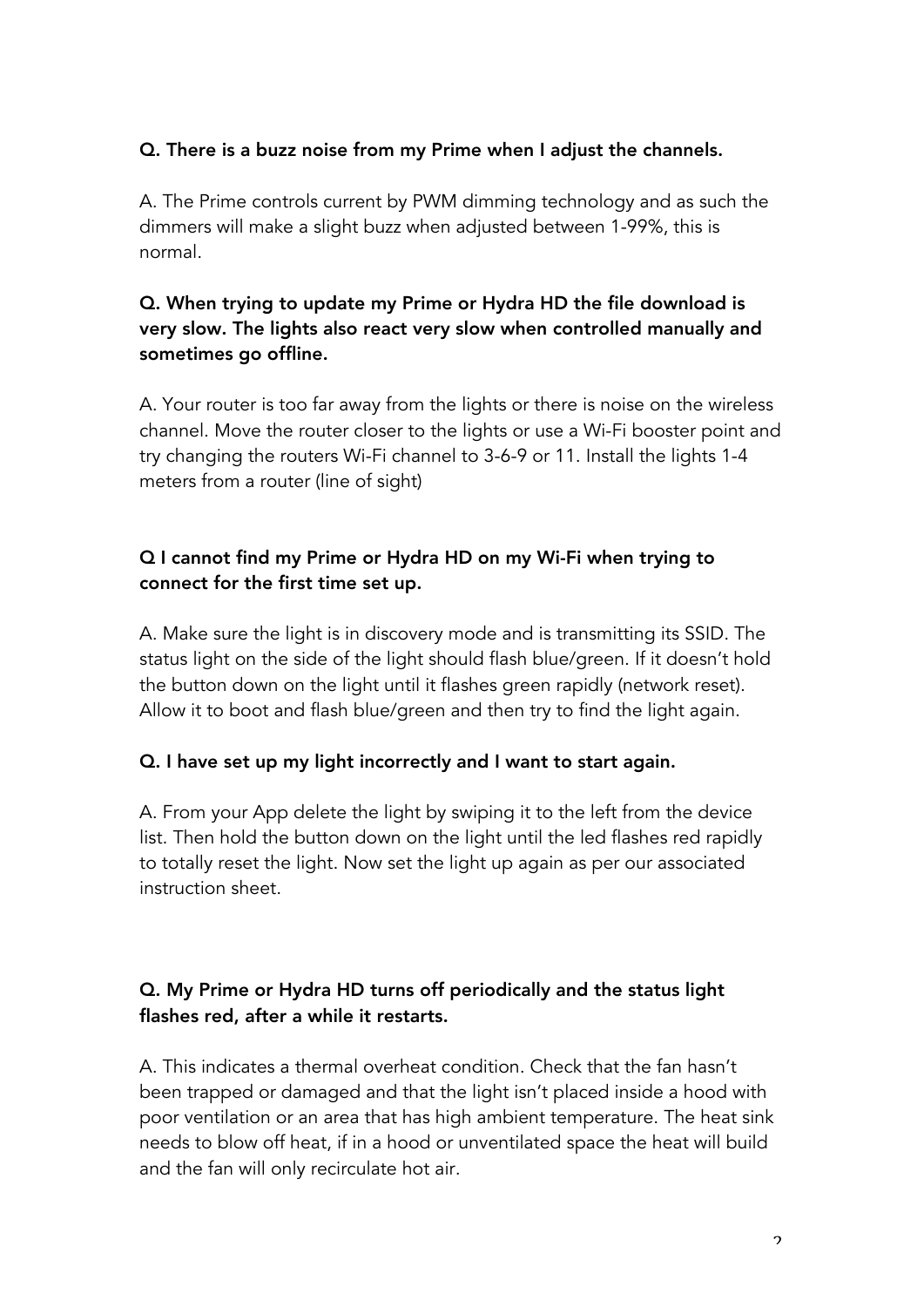# Q. My Prime or HD flashes erratically or doesn't turn on and smells of burning.

A Check that the lights haven't been subjected to water, the lights are not I.P rated, as they are high performance LED's and cannot be sealed due to the requirement to vent heat. Any water allowed to collect on top of the lights will migrate into the fans and then onto the circuit boards. Such damage will not be covered by warranty. All such repairs will be chargeable.

Equally do not install the lights in areas of very high humidity or very close to the water, we suggest 15-40cm from the bottom of the light to the water surface.

## Q. The DC power cable on my prime is split where it enters the light

A. Do not tighten the light onto the bracket by turning the light onto the ball joint bolt when installing. Doing this will cause the flex to rotate and the bracket to abrade the cable as the cable 'snakes' against it. Use the included key wrench and tighten the bolt whilst holding the light still.

#### Q. The status light on my Prime or HD is solid red at all times.

A. Try and reset the light by holding down the button on the light until it flashes red to reset it. If this doesn't work the light will need to be returned for inspection as a solid red light can indicate a problem with the lights circuitry if it does not turn off even after the light has cooled indicating that it is not associated with a thermal issue.

## Q. I cannot associate my Prime or Hydra HD as a Child with another Parent light.

A. Check both lights are running the same firmware version. If they are different connect the light with an older firmware to the Internet via a router as a Parent and update it. After this hold the button down on the light until it flashes red to reset it, allow it to boot and try to associate it as a child again.